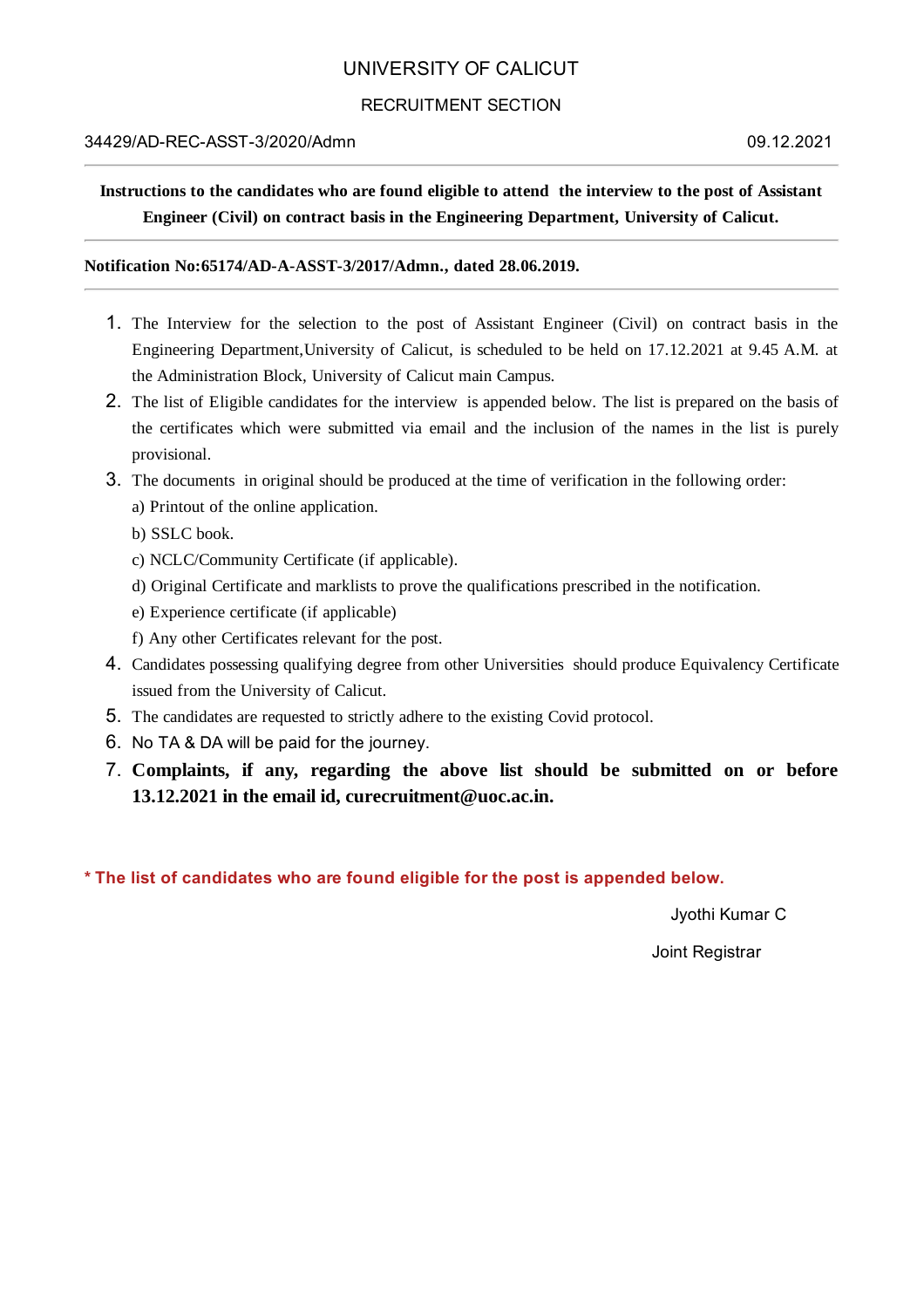| <b>APPENDIX</b>                                                                                                                                   |            |                        |            |         |  |  |  |
|---------------------------------------------------------------------------------------------------------------------------------------------------|------------|------------------------|------------|---------|--|--|--|
| List of eligible candidates for the post of Assistant Engineer (Civil) on contract in the<br><b>Engineering Department, University of Calicut</b> |            |                        |            |         |  |  |  |
| Notification No.65174/AD-A-ASST-3/2017/Admn Dtd 28.06.2019                                                                                        |            |                        |            |         |  |  |  |
| SI.No.                                                                                                                                            | ID         | Name                   | <b>DOB</b> | Remarks |  |  |  |
| $\mathbf{1}$                                                                                                                                      | 2060000605 | <b>ABHIJITH M</b>      | 26/01/1994 |         |  |  |  |
| 2                                                                                                                                                 | 2060000803 | <b>AISWARYA VM</b>     | 07/09/1990 |         |  |  |  |
| 3                                                                                                                                                 | 2060000457 | <b>AJIN A RAJ</b>      | 27/01/1996 |         |  |  |  |
| $\overline{4}$                                                                                                                                    | 2060000474 | <b>ASWATHY BHASKAR</b> | 07/02/1993 |         |  |  |  |
| 5                                                                                                                                                 | 2060000577 | <b>ASWIN MURALI</b>    | 08/04/1997 |         |  |  |  |
| 6                                                                                                                                                 | 2060000599 | <b>ATUL UNNI</b>       | 11/01/1991 |         |  |  |  |
| $\overline{7}$                                                                                                                                    | 2060000503 | <b>BINDHYAA</b>        | 27/07/1994 |         |  |  |  |
| 8                                                                                                                                                 | 2060000552 | <b>HARITHA V H</b>     | 15/05/1995 |         |  |  |  |
| 9                                                                                                                                                 | 2060000650 | <b>INDUT</b>           | 09/05/1995 |         |  |  |  |
| 10                                                                                                                                                | 2060000826 | <b>JUNAID KP</b>       | 07/02/1994 |         |  |  |  |
| 11                                                                                                                                                | 2060000590 | <b>JYOTHIS JAMES</b>   | 03/06/1994 |         |  |  |  |
| 12                                                                                                                                                | 2060000391 | NIDHIN G               | 21/04/1990 |         |  |  |  |
| 13                                                                                                                                                | 2060000418 | <b>RESHMAKP</b>        | 18/04/1995 |         |  |  |  |
| 14                                                                                                                                                | 2060000639 | <b>SHERINE JUSTINE</b> | 07/01/1993 |         |  |  |  |
| 15                                                                                                                                                | 2060000759 | <b>SHUBHAM TIWARI</b>  | 12/08/1991 |         |  |  |  |
| 16                                                                                                                                                | 2060000445 | <b>SWAROOP M</b>       | 28/05/1988 |         |  |  |  |